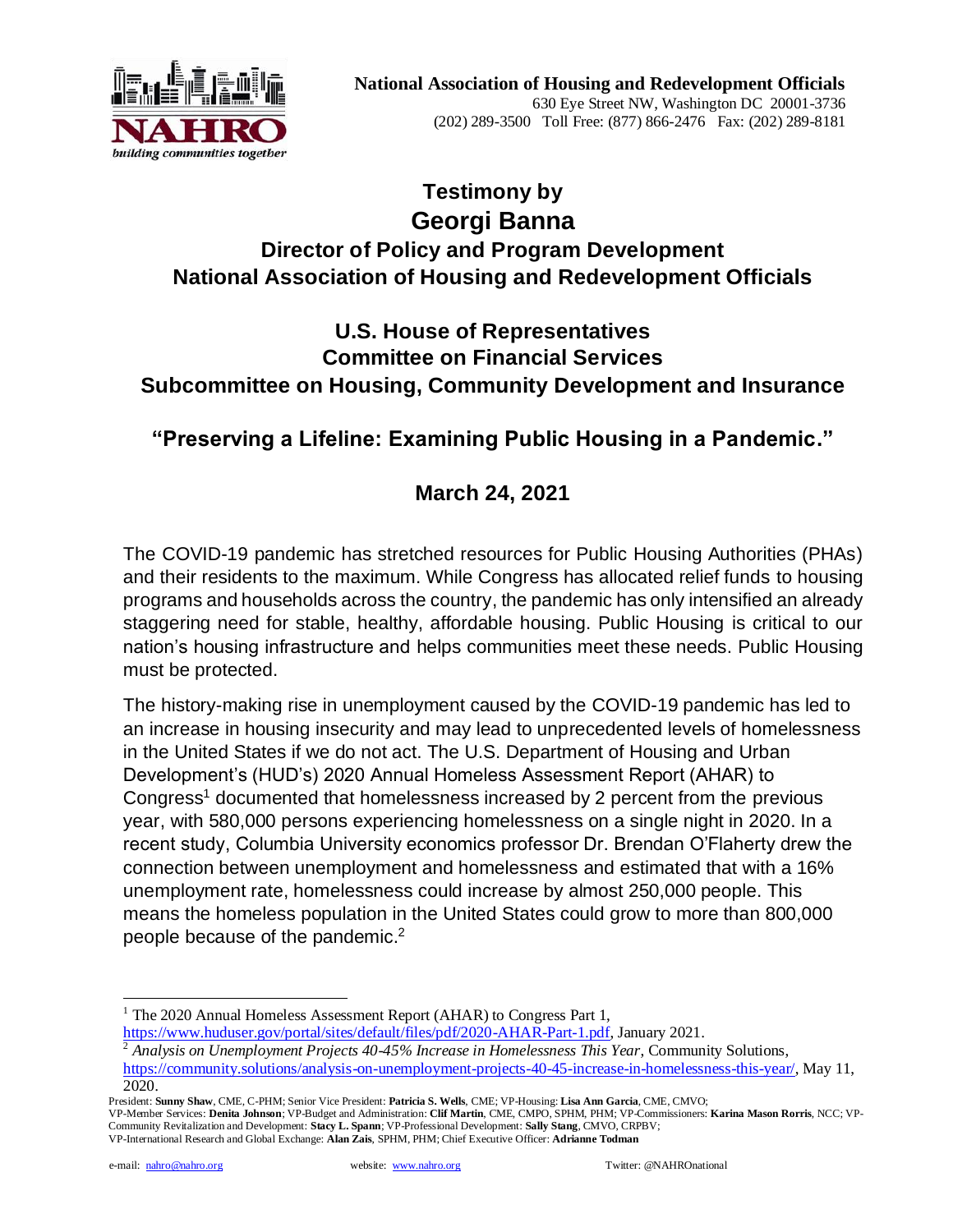The social costs of the pandemic will aggravate an already challenging affordable housing problem. According to a 2020 Urban Institute report, only one of five households that qualify for federal housing assistance received assistance. $3$  This makes clear that our nation's housing and housing supply crisis existed prior to the first wave of lay-offs and furloughs that cut deep into the working and middle class, triggering federal, state, and local eviction moratoria, Economic Impact Payments across the country, and federal supplements to unemployment payments.

Additional research further demonstrates the housing insecurity that existed prior to the pandemic. According to HUD's 2019 Worst Case Needs<sup>4</sup> report, 7.7 million low-income, unassisted renter households pay more than 50% of their income on rent or live in severely inadequate conditions. Furthermore, according to the National Low Income Housing Coalition, a worker earning the federal minimum wage of \$7.25/hour must work 127 hours each week on average to afford a 2-bedroom rental unit. The persistent shortfall in new housing supply compounds the pressures on housing affordability across the country. Harvard's 2020 *State of the Nation's Housing* reported that, while rental vacancies have increased slightly during COVID-19, we are still experiencing an extremely low number of available rental units.<sup>5</sup> The Urban Land Institute estimates the current production of new affordable multifamily units, 100,000 annually, is not enough to meet existing needs.<sup>6</sup>

Recent protests across the country have called needed attention to racial and ethnic inequities -- inequities that were exacerbated and further exposed by the pandemic. Using data from the Census Bureau's Household Pulse Survey, the Urban Institute found that people of color will be more likely to experience housing instability in the future. About 25% of Black and Latino renters who responded to the survey did not pay or deferred rent in May, compared with 14% of white renters. Nearly 50% of Black and Latino renters expressed concerns about June's rent, compared with 25% of white renters.<sup>7</sup>

The pandemic has demonstrated the critical role that Public Housing plays in communities across the country. As Minneapolis Highrise Representative Council Vice President Tamir Mohamud describes in his testimony, communities have used Public Housing as a hub to distribute food, health care, and other necessities of daily life to their most vulnerable community members. This asset must be preserved. But like much of America's infrastructure, public housing needs significant investments for modernization and repair. Based on a 2010 HUD study, NAHRO estimates the backlog of needed repairs to our public housing stock is upwards of \$70 billion. NAHRO supports efforts by Congress to resolve this chronic underfunding of our housing infrastructure, including the Public Housing Emergency Response Act (H.R. 235; S. 598) andthe Broadband Justice

<sup>3</sup> *How Much Assistance Is Needed to Support Renters through the COVID-19 Crisis?*, Urban Institute, [https://www.urban.org/sites/default/files/publication/102389/how-much-assistance-is-needed-to-support](https://www.urban.org/sites/default/files/publication/102389/how-much-assistance-is-needed-to-support-renters_1_1.pdf)renters  $1$  1.pdf, June 2020.

<sup>4</sup> *Worst Case Housing Needs 2019 Report to Congress*[, https://www.huduser.gov/portal/sites/default/files/pdf/worst](https://www.huduser.gov/portal/sites/default/files/pdf/worst-case-housing-needs-2020.pdf)[case-housing-needs-2020.pdf,](https://www.huduser.gov/portal/sites/default/files/pdf/worst-case-housing-needs-2020.pdf) June 2020.

<sup>&</sup>lt;sup>5</sup> The State of the Nation's Housing 2020, Joint Center for Housing Studies of Harvard University, [https://www.jchs.harvard.edu/sites/default/files/reports/files/Harvard\\_JCHS\\_The\\_State\\_of\\_the\\_Nations\\_Housing\\_202](https://www.jchs.harvard.edu/sites/default/files/reports/files/Harvard_JCHS_The_State_of_the_Nations_Housing_2020_Report_Revised_120720.pdf) [0\\_Report\\_Revised\\_120720.pdf,](https://www.jchs.harvard.edu/sites/default/files/reports/files/Harvard_JCHS_The_State_of_the_Nations_Housing_2020_Report_Revised_120720.pdf) 2020.

<sup>6</sup> *Preserving Multifamily Workforce and Affordable Housing: New Approaches for Investing in a Vital National Asset*, Urban Land Institute[, https://uli.org/wp-content/uploads/ULI-Documents/Preserving-Multifamily-Workforce-and-](https://uli.org/wp-content/uploads/ULI-Documents/Preserving-Multifamily-Workforce-and-Affordable-Housing.pdf)[Affordable-Housing.pdf,](https://uli.org/wp-content/uploads/ULI-Documents/Preserving-Multifamily-Workforce-and-Affordable-Housing.pdf) 2015.

<sup>7</sup> *New Data Suggest COVID-19 is Widening Housing Disparities by Race and Income*, Urban Institute: Urban Wire blog, [https://www.urban.org/urban-wire/new-data-suggest-covid-19-widening-housing-disparities-race-and-income,](https://www.urban.org/urban-wire/new-data-suggest-covid-19-widening-housing-disparities-race-and-income) June 2, 2020.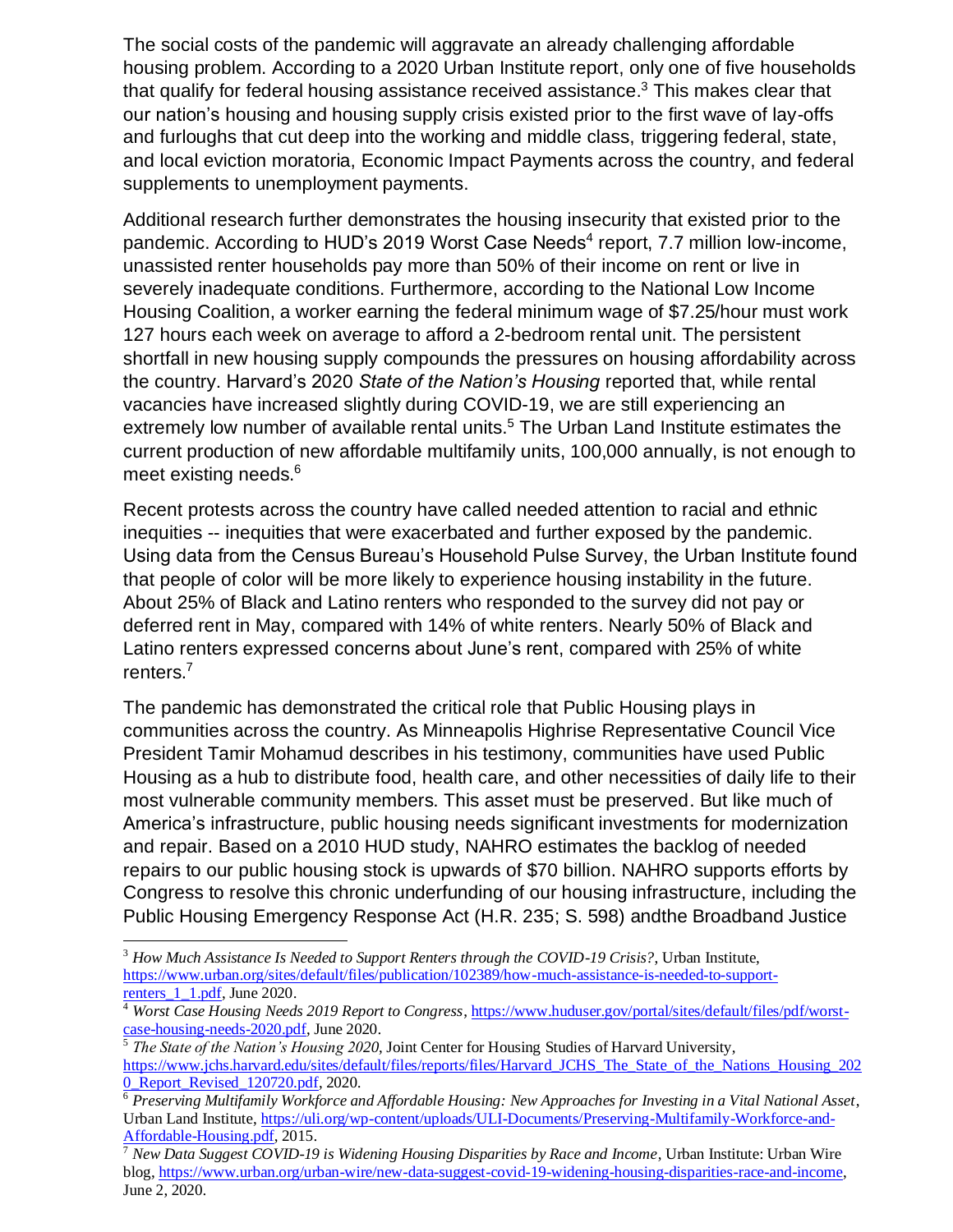Act (H.R. 1094). NAHRO also supports the provisions included in the Housing is Infrastructure Act (H.R. 5187) that was passed by the 116<sup>th</sup> House of Representatives.

Despite these seemingly negative and adverse conditions, NAHRO is optimistic. NAHRO's members, including thousands of public housing authorities (PHAs), have responded with passion and compassion by acting as a community hub by providing essential services and maximizing the Public Housing units they own as community assets. PHAs continue to be on the front lines in addressing local affordable housing needs and are ready and able to assist their local communities and families find stability. Funding and creativity during and after the pandemic are needed so PHAs can devise housing solutions that meet short-term and long-term local needs.

Below I share some critical examples of community actions that PHAs have recently implemented to help weather the storm. I also share actions that PHAs can take, though they will need the support and resources of Congress and the Administration to maximize their impact in providing resilient, safe housing for all.

#### **Public Housing as a Community Hub**

#### Internet Access for Work and Education

The Department of Housing and Urban Development has the regulatory authority to ensure that utility allowances cover the costs of accessing the internet. In the twenty-first century, internet access is as much a basic utility as electricity and water. Throughout the COVID-19 pandemic, the need for national internet access for every family has become more acute.

When schools transitioned to remote learning in Alabama last spring, Opelika Housing Authority saw an immediate need for expanded internet service. Agency leadership bridged the "digital divide" by providing internet access at no cost to residents. They built the new service into their operational budget.

HUD recently issued guidance to allow PHAs to use Operating Funds to provide internet services to residents of public housing units. This flexibility allows funding to be used both in public housing units and in common areas. $8$  Additionally, HUD must be encouraged to use its regulatory authority to allow PHAs, if they choose, to incorporate costs of internet connectivity into their Housing Choice Voucher program utility allowances. Congress and the Administration should work to determine additional methods to ensure that assisted families have meaningful access to the internet.

#### Food Insecurity

Low-income families across the country confront food insecurity and food deserts daily. Many PHAs help families access food by partnering with local non-profits and local governments. These partnerships have brought food pantries to families and seniors that need them most and have also led to the creation of community gardens that grow needed vegetables and provide information on healthy nutrition, land stewardship, and environmentally sustainable growing methods.

The Tampa Housing Authority in Florida opened Meacham Urban Farm this February. The garden spans nearly 2 acres and is expected to yield 30 dozen eggs per week and

<sup>8</sup> See *Use of Public Housing Funds to Support Internet Connectivity for Residents*, [https://www.hud.gov/sites/dfiles/PIH/documents/PublicHousingFundingSupportInternetConnectivityResidents.pdf,](https://www.hud.gov/sites/dfiles/PIH/documents/PublicHousingFundingSupportInternetConnectivityResidents.pdf)Ja nuary 19, 2021.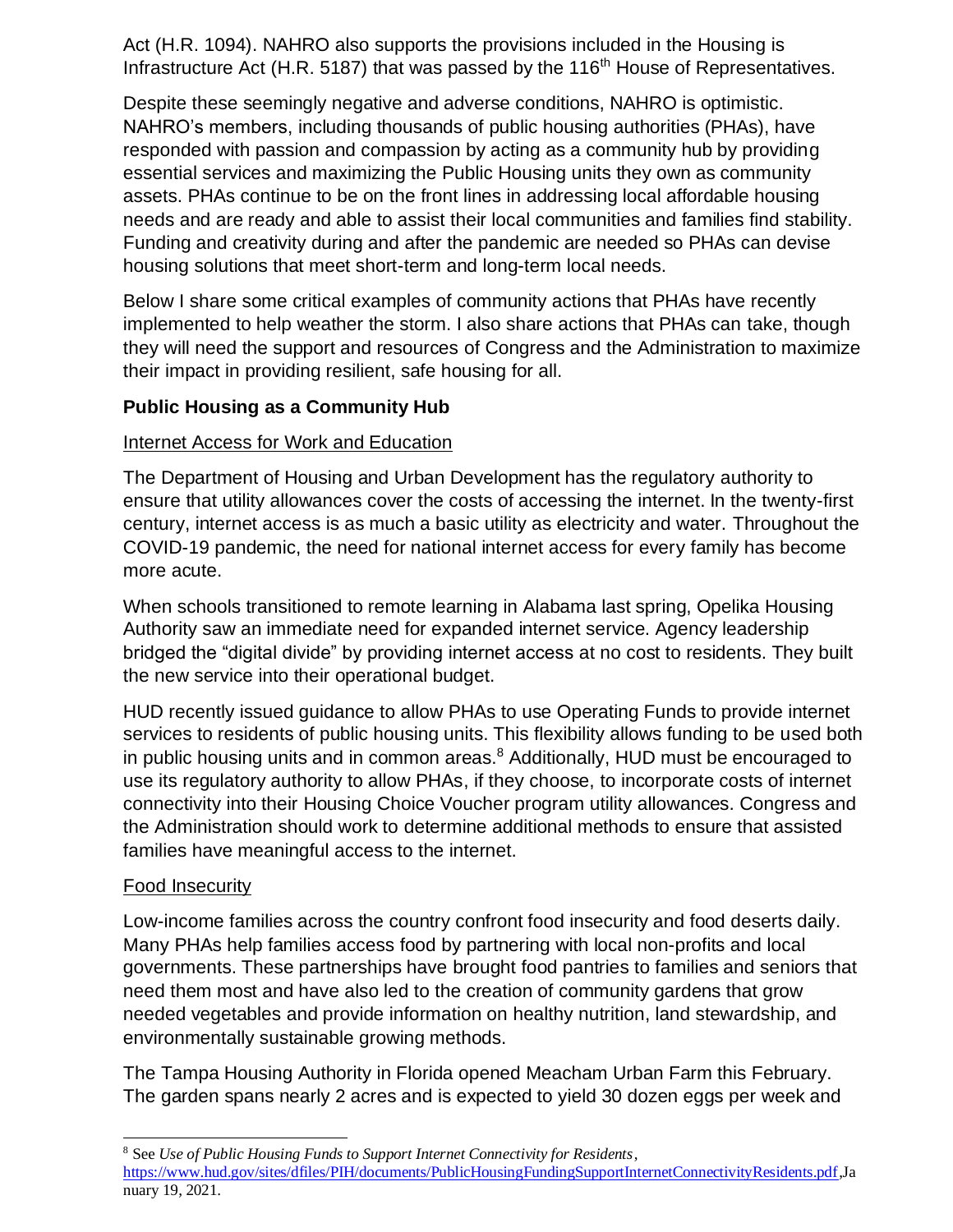60,000 pounds of produce per year. Residents of Public Housing in downtown Tampa now have greater access to fresh produce all because of the Tampa Housing Authority's efforts.

While these projects are successful, they only scratch the surface of the food insecurity many low-income families face. COVID-19 has made food insecurity worse, and action is required. HUD regulations, especially in the Public Housing and Housing Choice Voucher programs, are unreasonably restrictive in allowing funds to be used for food. PHAs can pay for the transportation and delivery of food but cannot pay for the actual food itself. The Administration must advocate for and Congress must pass increased resources and flexibilities for PHAs to help eliminate food insecurity for low-income families and their children. HUD and the U.S. Department of Agriculture should be encouraged to work together to end food insecurity in subsidized housing.

#### **Health and Economic Stability Outreach**

The pandemic has exposed the need for more resiliency in communities across the country. PHAs are well-positioned to help make this happen and are already supporting the health and wellbeing of the people they house during the pandemic. This month, the Worcester Housing Authority in Massachusetts organized public health clinics to distribute the COVID-19 vaccine. Nearly 120 residents of Belmont Towers received their first dose. Housing authority staff reached out to residents directly to answer their questions and escort elderly residents to the clinic. Other PHAs across the country are doing the same, hosting vaccination clinics and serving as health hubs for their residents.

Housing Alliance and Community Partnerships (HACP), formerly known as the Housing Authority of the City of Pocatello, Idaho, is led by NAHRO President Sunny Shaw and a very dedicated team. Just like other PHAs, HACP continued to serve its residents and its community throughout the pandemic while never shutting down operations. HACP did this even when at one point in October of last year 14 of their 15 staff contracted COVID-19. While taking care of themselves, the HACP team continued to serve their community by safely checking in on residents and maintaining essential operations.

The examples above are a small sample of the many initiatives implemented by PHAs across the country; they also demonstrate the level of care and service undertaken by PHA staff despite not having direct access to resources dedicated to supportive services. This is one reason why PHAs need additional support, including the expansion of HUD's existing competitive service programs.

The Family Self-Sufficiency (FSS), Jobs Plus, and Resident Opportunity and Self Sufficiency (ROSS) programs help PHAs provide residents with important supportive services, resident empowerment activities, and upward economic mobility. These programs allow PHAs to develop local approaches for residents to increase earnings, advance employment outcomes, save money, and start their own businesses. Community Development Block Grants (CDBG) provide critical community amenities that support thriving neighborhoods and families, such as health care centers, business incubators, quality educational and after-school programming, and other community determined needs. As the country reopens and residents who lost their employment due to the pandemic look to reenter the job market or explore new career paths, these programs will provide vital assistance. Congress must provide additional program streamlining and funding to FSS, ROSS, Jobs Plus, and CDBG programs so that PHAs can strengthen the programs and serve more residents.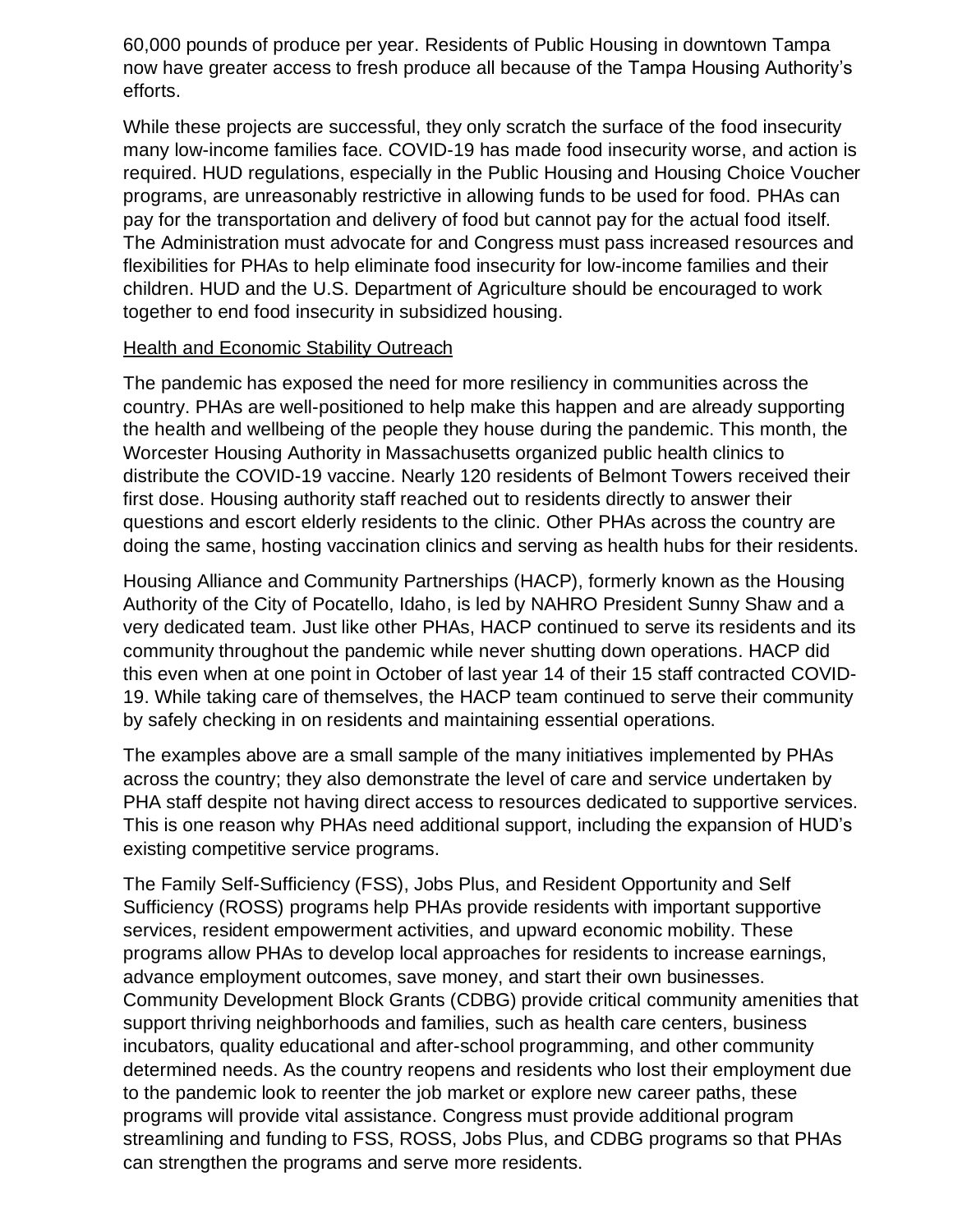## **Public Housing as a Community Asset**

## Capital Funding to Preserve and Modernize Public Housing

Public Housing units are the only permanently affordable hard units of housing in our country, and must be protected. Chronic underfunding of the Public Housing Capital Fund program has placed the inventory at risk, and Capital Fund appropriations lag dangerously behind accruing modernization needs. In 2010, the national Public Housing Capital Needs Assessment showed that the total backlog for public housing capital funding was \$26 billion, with a projected growth rate of 8.7% for each year during which the capital backlog is not adequately addressed. In 2021, even when accounting for other federal capital programs like the Choice Neighborhood Grants and Rental Assistance Demonstration (RAD), NAHRO estimates the Capital Fund backlog is upwards of \$70 billion.<sup>9</sup> Investing enough funding in the Capital Fund to address the backlog will ensure that these units remain a quality community asset.

#### New Construction to Meet Housing Need

Since 1999, almost 300,000 affordable units were removed from the public housing inventory through repositioning, demolition, and disposition. Additional permanent, affordable housing must be part of the solution of the affordable housing crisis that we face. As such, NAHRO recommends Congress fund the construction of 300,000 new units of permanently affordable housing across the country. Interested PHAs may make the units available at affordable rents that meet local needs and/or subsidize units with tenant-based rental assistance, project-based rental assistance, public housing subsidy, or a state or local housing subsidy. Congress must support new housing construction to increase the supply of hard units and mitigate housing insecurity.

#### New Subsidy to Help the Most in Need

According to HUD's Picture of Subsidized Households (POSH) data, 286,367 public housing units have gone offline since 1999, predominantly through public housing repositioning. As such, NAHRO recommends Congress fund the monthly operating subsidy of new housing units for low-income families up to the 1999 level of units. Applying the lessons learned from several decades of administering low-income units, these units would be sited in environmentally safe locations with the goal of promoting thriving, diverse communities. These 286,367 units of new, permanently affordable housing across the country will provide safe and healthy homes to more than 600,000 low-income people. For them to remain permanently affordable and well maintained, a monthly operating subsidy is required.<sup>10</sup> Congress and the Administration must support these units and provide the subsidy to operate them.

#### Additional Vouchers Managed by PHAs

Beyond Public Housing, the Housing Choice Voucher (HCV) program is greatly underfunded and should be expanded to cover every qualified individual. As stated earlier, the COVID-19 pandemic has only increased the need for affordable housing. With only one in five eligible households receiving rental assistance, a significant and bold investment must be made.

<sup>9</sup> *NAHRO Capital Fund Backlog One-Pager*[, https://www.nahro.org/wp](https://www.nahro.org/wp-content/uploads/2020/04/CAPITAL_FUND_BACKLOG_One-Pager.pdf)[content/uploads/2020/04/CAPITAL\\_FUND\\_BACKLOG\\_One-Pager.pdf,](https://www.nahro.org/wp-content/uploads/2020/04/CAPITAL_FUND_BACKLOG_One-Pager.pdf) 2019

<sup>&</sup>lt;sup>10</sup> HUD Picture of Subsidized Households, 2019 Based on 2010 Census, U.S. Total, Public Housing, Average HUD Expenditure per month[, https://www.huduser.gov/portal/datasets/assthsg.html,](https://www.huduser.gov/portal/datasets/assthsg.html) July 9, 2020.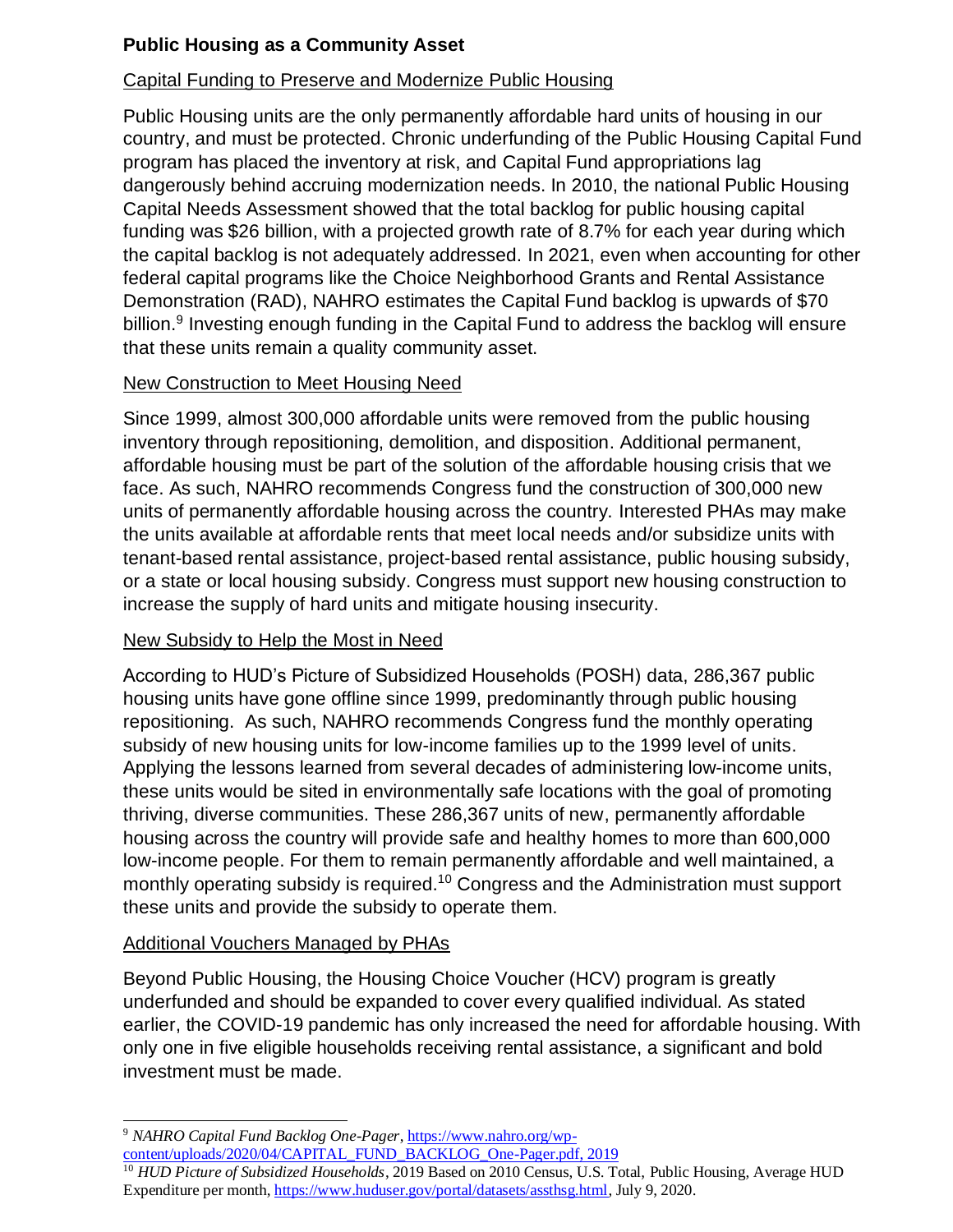In addition to increased voucher funding (including full funding for administrative fees), there must be services provided with the HCV program. PHAs will manage these services, which will allow program participants to effectively find and lease units in neighborhoods of their choice, irrespective of age or disability.

Services should include the following:

- Search assistance (including help preparing rental documents, information about neighborhoods, help identifying units, and connecting with landlords),
- Increased landlord engagement (including explaining the program to landlords, a damage mitigation fund, and an expedited inspection and lease-up process), and
- Short-term financial assistance (including funds for application screening fees, security deposits, other financial impediments, etc.).

PHAs excel at serving the families that are most in need in their communities. In many cases, they do this by coordinating housing and social services needed for successful and stable housing. The Administration has shown support for, and Congress must also support, an additional 8.2 million new permanent Housing Choice Vouchers, resources to administer these vouchers, and services to ensure families find and maintain housing, and to assist agencies in providing other services that will help families and seniors thrive.<sup>11</sup> In addition to Public Housing, an expanded Housing Choice Voucher program and a strong Project-based Rental Assistance program are essential tools to meet the housing needs of all Americans.

## Program Flexibility Allows PHAs to Meet COVID-19 Head-on

The CARES Act has provided HUD with broad and sweeping statutory and regulatory waiver authority to allow PHAs to quickly meet the changing conditions on-the-ground. HUD has waived and relaxed several Public Housing and Housing Choice Voucher statutory and regulatory program requirements and is discussing additional waivers to provide to agencies. PHAs are using these waivers to serve their residents and their communities with speed and efficiency. Agencies, and particularly smaller agencies, will need continued flexibility to focus on outcomes moving forward.

Re-imagined inspection protocols, document requirements for tenants, and reporting needs will help agencies in the future, just as they are helping them now during the pandemic. The current tenant rent calculation structure must also be modernized to remove confusion and complexity. Let us use this moment to refocus on what matters to families: access to quality, affordable housing, strong communities, and hope. Congress and HUD must provide streamlined program oversight that allows PHAs to be nimble and responsive to their communities while diligently protecting precious federal funds.

## **Conclusion**

It is NAHRO's goal to advocate for additional resources and common-sense changes to existing housing programs so that housing agencies have the fundamental tools they will need to create long-term housing solutions. We need solutions that can be scaled to respond to housing insecurity pre- and post-pandemic, to create vibrant, resilient communities, and to use housing as one path towards racial equity. Families need immediate access to rental assistance and housing agencies need additional stopgap

<sup>&</sup>lt;sup>11</sup> Cunningham, Mary, Urban Institute, "It's Time to Reinforce the Housing Safety Net by Adopting Universal Vouchers for Low-Income Renters,[" https://www.urban.org/urban-wire/its-time-reinforce-housing-safety-net](https://www.urban.org/urban-wire/its-time-reinforce-housing-safety-net-adopting-universal-vouchers-low-income-renters)[adopting-universal-vouchers-low-income-renters.](https://www.urban.org/urban-wire/its-time-reinforce-housing-safety-net-adopting-universal-vouchers-low-income-renters)